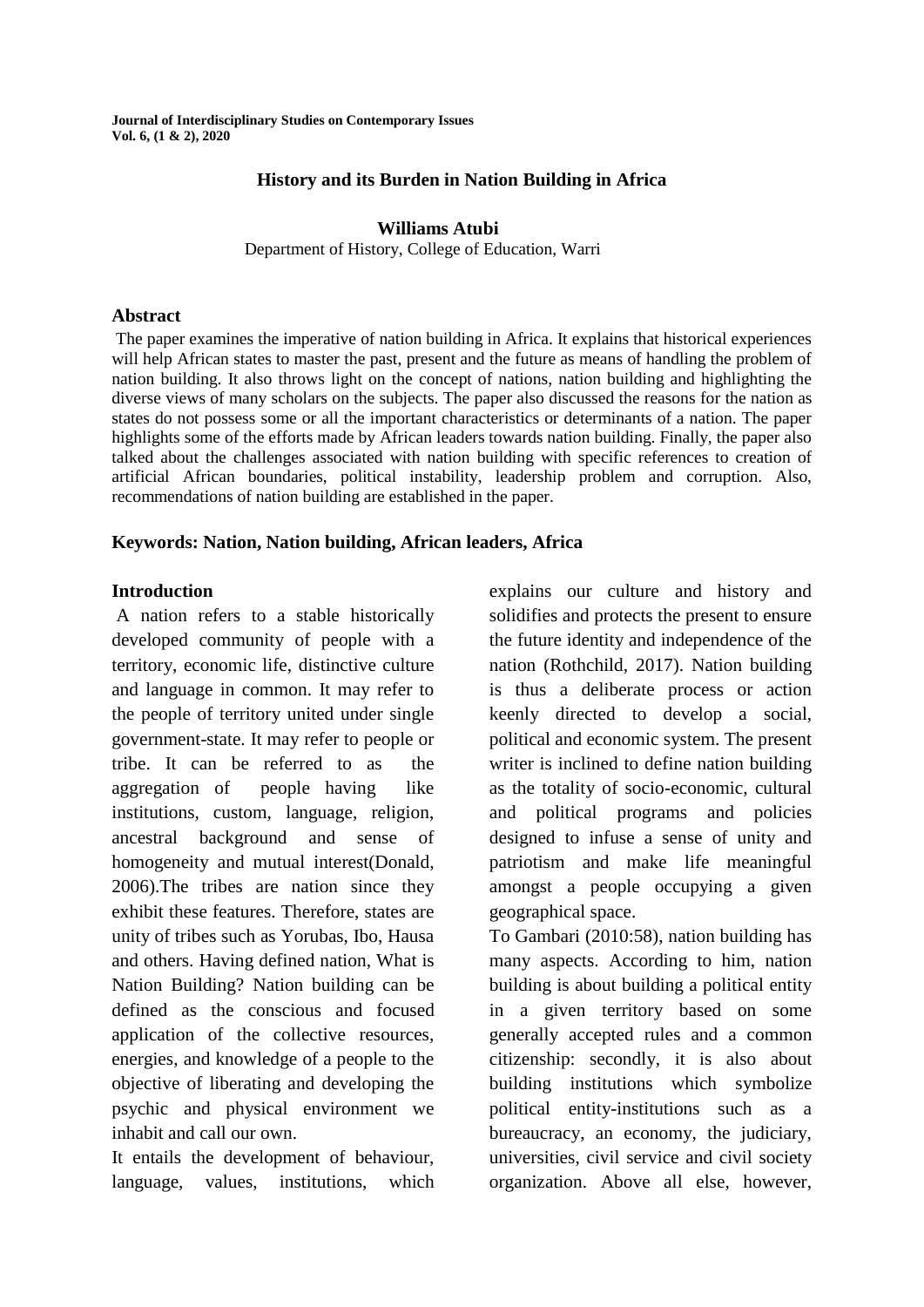nation building is about building a common sense of purpose, a sense of shared destiny, collective imagination of belonging. Nation building is therefore about building the tangible and intangible threads that hold a political entity and gives it a sense of purpose (Cannor, 1962:34). Rotgak Andrew (2000:124) sees nation building as the dynamic transition, aimed at meeting up with the responsibility of providing for the citizens the basic necessities for existential survival. He goes on to assert that the achievement of this task is dependent on the mobilization of economic, political and socio-educational factors.

Ani Atamu (2005:87), defines nation building as "the process of mobilizing [the] socio-cultural, political and economic forces of a nation in order to transform the lives of the civilization" Okpako Mabel (2013:45) inclined to divide the process of nation building into vertical and horizontal dimensions. In his words:

> The progressive acceptance of members of the polity, of the legitimacy of the necessity for a central government and the identification (as result of widening horizons of parochial loyalties) with the central government as a symbol of the nation. While the horizontal dimension is the

acceptance of other members of the civic body as equal/fellow members of a "corporate" nation, a recognition of the rights of other members to a share of common history, resources, values and other aspects of the state buttressed by a sense of belonging to one political community.

Wikipedia defines nation building as constructing or structuring national identity using the power of the state; it is a process which aims at the unification of the people within the nation so that it remains politically stable and viable in the long run (Wikipedia, 2001). Welch Anderson(1998:67), rightly believes that nation building requires the inculcation of political loyalties to the system as a whole transcending the bounds of kinship, language and locale.

Odudu(2003:45) viewed nation building as the search for nationhood and a process of infusing national consciousness among the people and groups to develop or cultivate a sense of love for a given nation and to accept their commitment to the said nation . Thus, for a nation to be built, parochial or group loyalties must give way to national loyalties. As Samora Machel of Mozambique once declared "for the nation to live, the tribe must die (Green, 2008:39).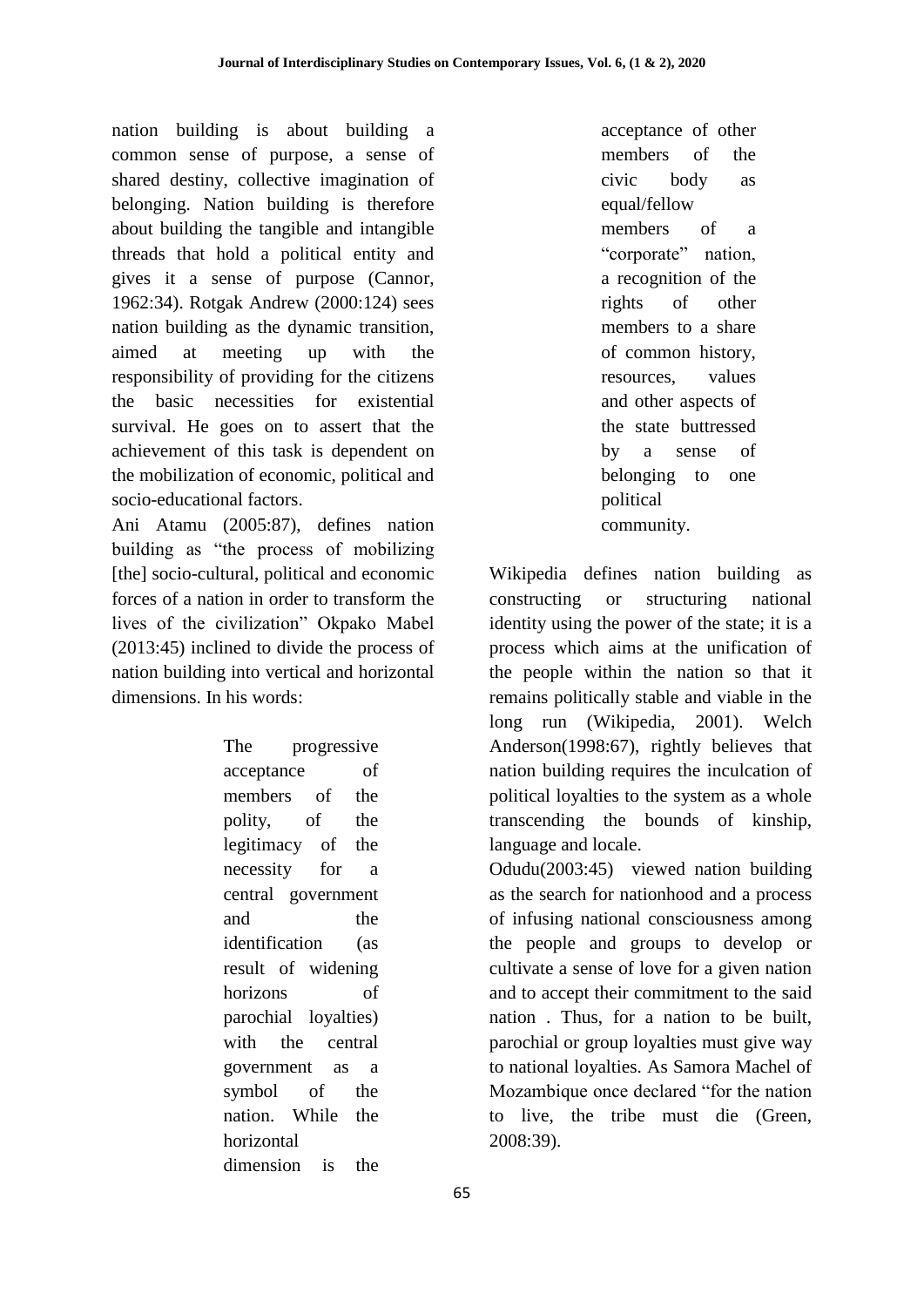Nation building would not have ordinarily posed a problem if the people of the world know the original meaning of the word, which is a people as people having the same culture, language, common historical experience and inhabiting a geographically contiguous territory. The need for nation building, according to Dankwart Rustow, arises for two main reasons. First, the nation-states do not possess some or all the important characteristics or determinants of a nation. While some nation may not be territorially contiguous, some do not have common language. While some may not have a common history, some boundaries of nations do not coincide with the limits of national consciousness, for there may be found in some nation state ethnic minorities that do not feel the same nation allegiance like some other ethnic groups do(1987). As a result of the foregoing therefore, there is need to forge a sense of oneness, a national consciousness in these peoples and groups that found themselves living in a geographical space.

The second reason as Rustow explains is the desire to create a better life for the people through some policies including the development of strong institutions, labour, science and industries. According to Gabriel (2005:89) it is the process whereby people transfer their commitments and loyalty from smaller tribes, villages or petty principalities to the larger central political system. Almound James (1990:45), it involves the cultivation by people overtime of political attitudes, beliefs and values the development of political culture.

Many Africa States have not been able to integrate the plural societies with district ethnic, religious, linguistic, or other groups

and strata. The problem is not far from their process of creation. In the ex-colonial era, many group of people were arbitrarily sandwiched into territorial unit, which form a geographical entity called the state.Too many of the people of these states, there was no identification with states as symbol of a people, a political community. In fact, most of these groups became exposed to one another on the terminal colonial period as the colonial masters folded their flags (Thompson, 2003).

# **Efforts of African Leaders Towards Nation building in Africa**

In discussing the historical Perspective of Nation building and challenges in Africa, attention will be focus on the efforts aimed at nation building and the challenges that mocked those efforts. In other to have a proper understanding of it, three countries are taken as case study in Africa e.g. Tanzania, Kenya and South Africa.

**Tanzania**: Since 1967, when Tanzania achieved their independence, efforts have been made to integrate the social cleavages for a strong nation. Some of the efforts so far are as follows: The Arusha Declaration of 1967 which was the ruling party"s policy on socialism and self-reliance and essentially the country statement of African socialism. The economic policy of villagelization, collectivization and an attempts to prevent economic exploitation of Tanzania contributed to the unity and polarization because no group was favoured and all were to struggle together for the development(Bryceson, 2001).

National Language policy. Swahili language was introduced and made compulsory as official language. Swahili language was promoted in schools, government and media houses as official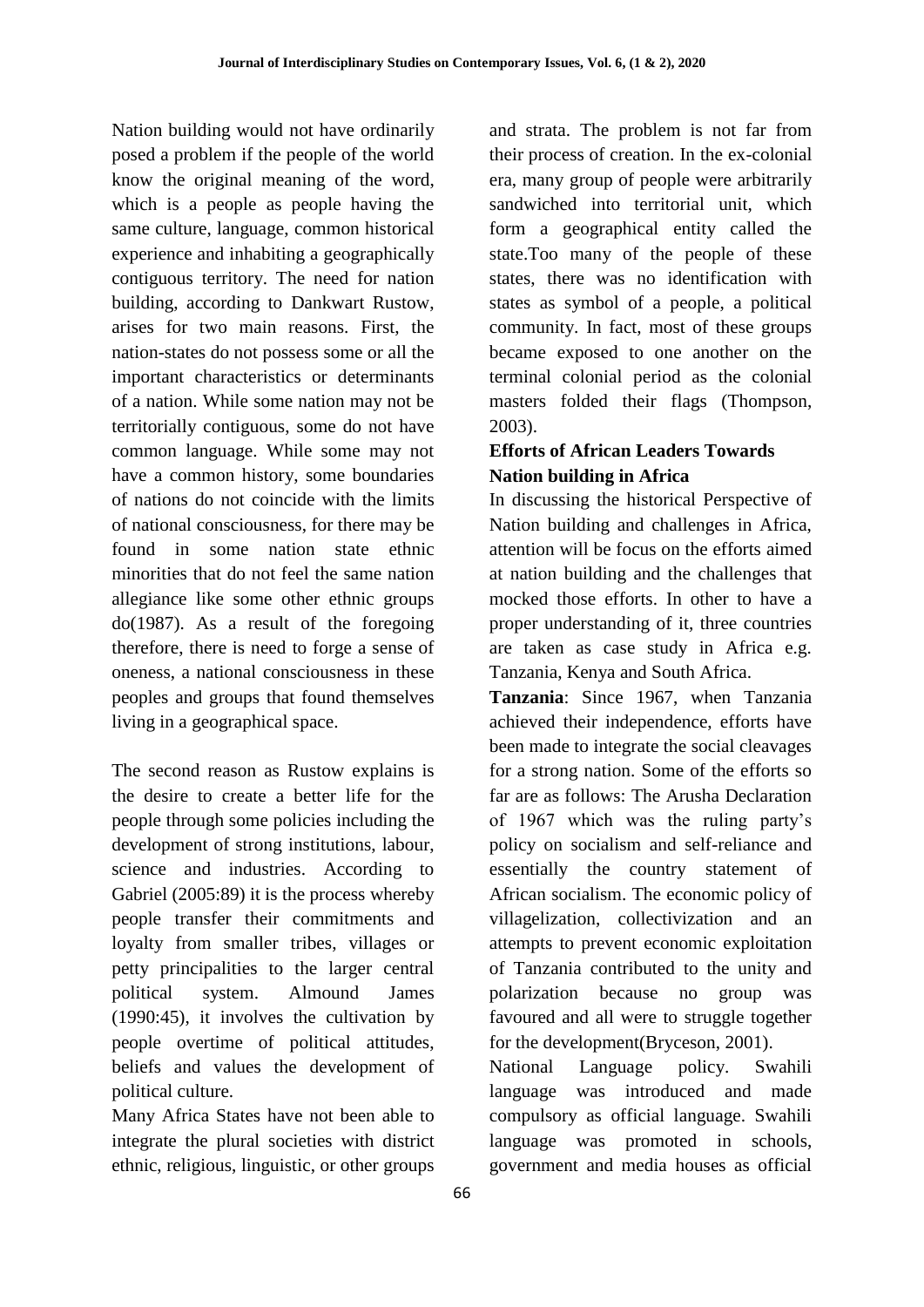language. Julius Nyerere even translated several of Shakespeare's plays and peoms into Swahili language as an indigenious African language. It was part of national integration and nation building.(Harries,2987).

The education curriculum was also overhauled. The school curriculum was changed from the colonial orientation to that of post- colonial situation in Tanzania. The education system for instance was very vital and helped to promote a coherent national linguistic or ideological identity in Tanzania as part of nation building project (Cambell 2000:231).It was through the education system that swahili came to be the national language of the Tanzania people. The public schools curriculum was employed to stress more on Tanzania culture, history, tradition, norms and values and to inculcate students with a strong sense of national and Pan African identity(Lake,1996). The educational curriculum also emphasized so much on discipline as a prerequisite for nation building.

National Youth Service system was also introduced. After the completion of secondary school, graduates were required to serve two years in the national service which itself was designed to promote national unity and has since been revived to curb moral decay and instil a sense of patriotism (Meredith,1975). Many African countries of which Tanzania was also involved promoted obligatory military conscriptions and national service for secondary school and university students as a means of integrating their citizens. In Angola, for instance, all citizens over the age of 20 are required to serve 2 years in the military(Davidson, 2004). This has been the statutory since 1992. In Nigeria,

all University students have been required after graduation to join the" National Youth Service Corps" since 1973. The corps was designed to promote national unity by posting students to state other than their states of birth (Huntangton,2002).

## **Non Ethnic Census**

The Nyerere administration ambarked on collecting census data along non ethnic or religious after 1967. On the other hand, the university of Dare-salaam prohibited research about

ethnicity(Horberger,1999).The

government was not emphasizing much on ethnicity in public life. The environment did not underrate the power of the ethnic groups held but did successfully relegated them to private life.

## **Political Leadership and Ideologies**

The philosophy of Julius Nyerere which was inspired by Pan-Africanist and socialist political philosophies downplayed the role of ethnic affiliation in public life instead emphasized a single Tanzania national identity(Donald, 2004:49). The Tangayika Africa National Union(TANU) was to fight against tribalism and any factors that hinder development of unity among Africans. The self –reliance and socialist system of Ujamaa was central feature of the nation building projects (Ngonyani,1994).

The Tanzania African National Union also have its policy of rotational presidency including the one of the Vice president. One will come from Zanziba and other from the mainland area in each election and a policy that also had the effect of encouraging religion balance(Philipson,1992). Furthermore, civil servant were posted beyond the home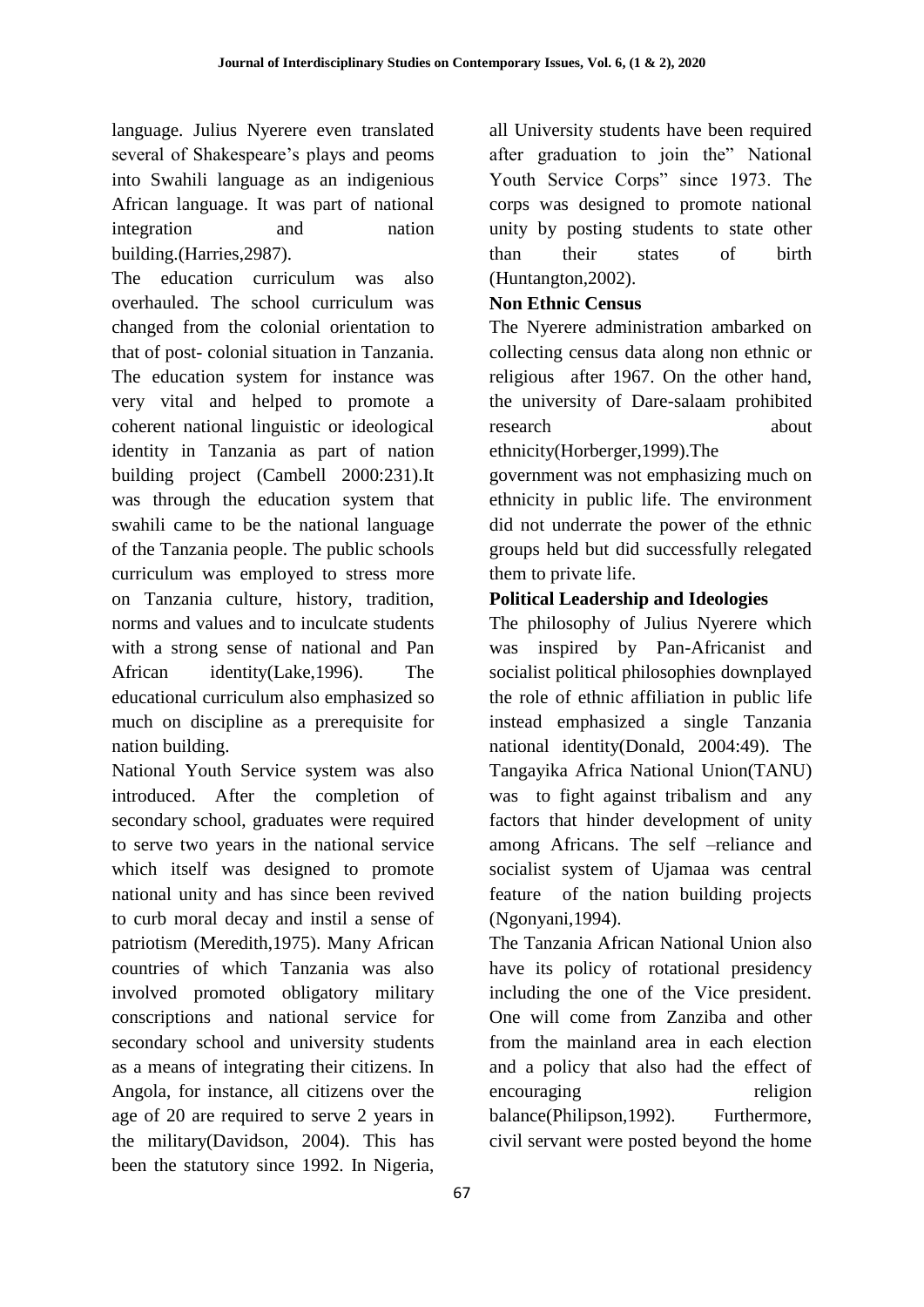religion and moved frequently to avoid the appearance of patronage.

## **Nation Building in Kenya**

Kenya has the same natural case with Tanzania as observed by David Umukoro in his work," The growth of Nation" that both countries have a similar geography and history but difference approaches to nation building policies since independence(David Umukolo,2001). Abakan Andrew (2008:80) also noted that both countries experienced British colonial rule and inherited a common set of political administrative and economic institution. Kenya has over 70 ethnic groups and ethnicity played a significant force in politics both before after independence. Kikuyu is the most dominant ethnic group among them(Stubbs,1999:12).

In Kenya, the former Presidents of independent Kenya favoured African Socialism in their party. The former Presidents of Kenya introduced Harambee system of funding raising in 1965 in Kenya, a feature that promoted a sense of national unity and hard work. Harambee, meaning"Let all pull together" is an indigenous tradition of self help, collective and cooperative participation of community for the growth of the nation(Woods, 1977). Although, the Kenya Ministry of Education made several attempts of nation building pronouncements in the 1960 but nothing or evidence within the school to show for it. Since election results disputed in 2007, government has embarked on national healing and integration process. A national" Cohension and Integration Commission" was set up to promote national unity and the development of economic insfrastrusture in Kenya.It was

set up to oversee one of the main integration projects called the Lamu Port, South Sudan Ethiopian Transport Corrindor (LAPSSET) Project of 2012.(Mazrui,1976).

This project focussed on the development of the once marginalised region of northern Kenya. Karocha Agbani points that the northern region of Kenya has historically been marginalized and left on the periphery of the Kenya national development projects.(2013:74). The on going LAPSETT projects seek to build insfrastructure across the highly underdeveloped northern Kenya region including an oil pipe line, railways, roads and ports at the coastal cold town of Launce(Thomas,2012)

## **South Africa**

After the democratization in South Africa, various efforts were made by Nelson Mandela to bring unity to the fragmented South African society was the formation of the" Cape town Rainbow Native". The Rainbow Natives was the South Africa society constructed in the post colonial South Africa(Arnold,2012). In the aparthied era, it was separate developmental policies in terms of racial and ethnic differences.

After the democratic transition, there was an amalgamation of various separate states in South Africa by Nelson Mandela. The African National Congress government under the leadership of Nelson Mandela encouraged reconciliation among the various tribes under the captioned "Rainbow Nation" (Shepherd,1999)

The Rainbow nation symbolized the new South Africa, the nation constructed in the post apartheid era. Arch Bishop Desmond Tutu was also figured as one of those involved in the reconciliation and nation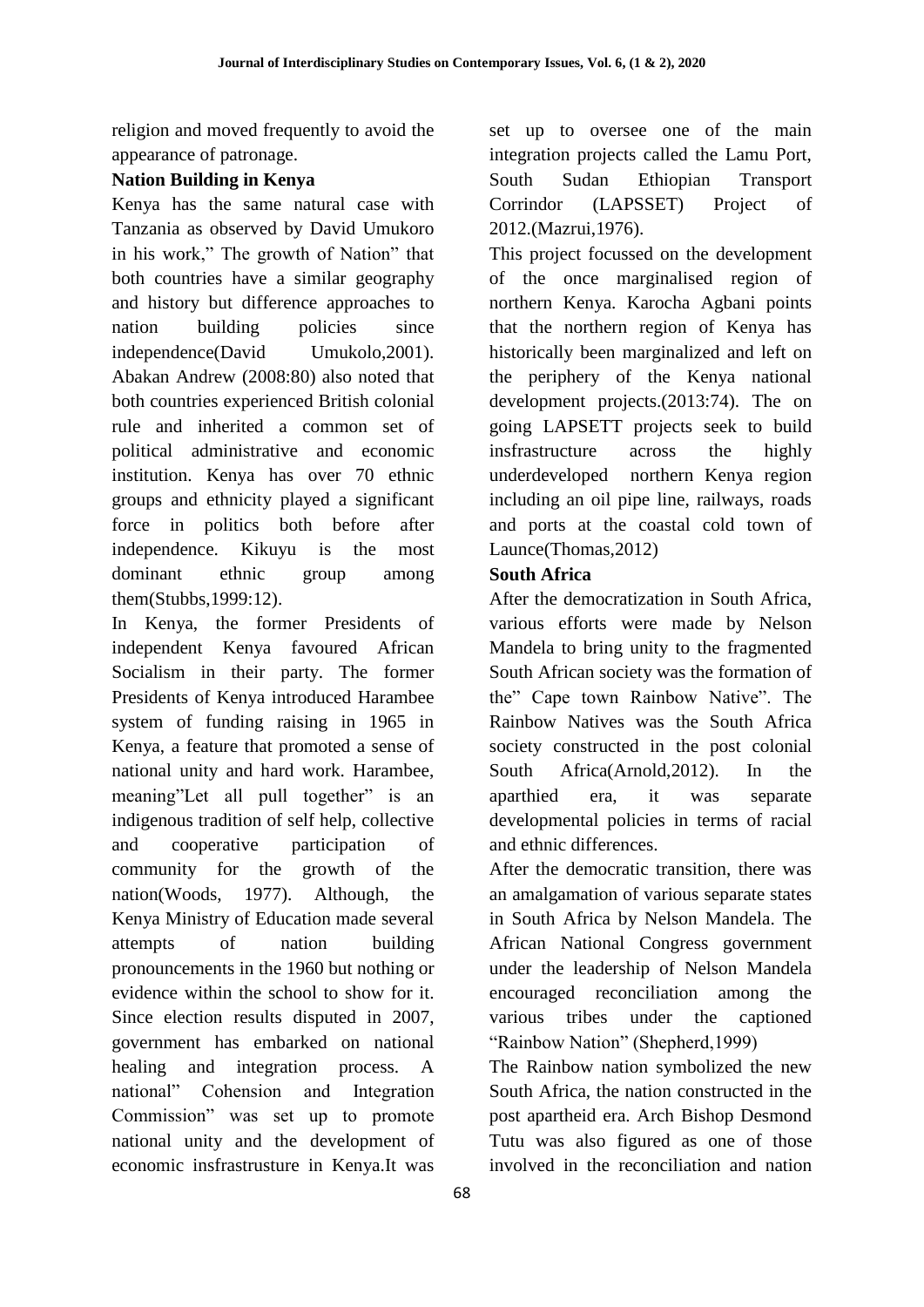building in South Africa through his appearance in a series television broadcast in which he spoke of the Rainbow people of God(Collins,1993).

The African National Congress (ANC) government and the Former President, Mandela encouraged the ritual celebration of the Rainbow Nation at "International Sports Events" such as the 1995 Rugby World Cup. Arts and Cultural event such as the 1997 South Africa music award were occasioned for celebrating the emergence of the Rainbow Nation. South Africa was complex, divided and heterogenous society with different languages, culture and religious beliefs(Carrol, 1998).

The education policy of South Africa was completely overhauled after the apartheid regime. The new education system sought to introduce new teaching methods in South Africa school with the goal to creating South Africa identity and transforming South Africa society to promote democracy"(Moyibi,1972). The South Africa School Act 1996 under ministry of education suppressed all forms of racism, segregation, sexism and intolerance. The education curriculum emphasized so much on discipline, language and religious policies among the students.

# **The Role of Sports in Nation Building**

The South Africa government also talked about the unique position of sports in nation building hence they encouraged sports after the apartheid regime. The 1995 Rugby World Cup was held in South Africa just one after the country"s foremost democratic election. The players played under the banner of one team one nation and endorsed by President Nelson Mandela(Paul,1978). The sports became a central project in nation building. Mandela involved sports as something that will evoke a feeling of self belonging creating social cohesion around the act of performing a sport. They argued that sports brought people together without seeing physically. Rugby was seen as a rich man"s sports reserved for the white people and Mandela encouraged sports for it. Despite all the effort towards nation building, contemporary South Africa is still divided economically and socially. Regardless of the lack of reliable data, there is widespread agreement that South Africa economic is still white dominated. For instance, 70% of the senior managers in the private sector are white(Paul,2014). On the other hand, recent racial slurs such as that by Penny Sparrow who referred to black people as monkey and comments by high court judge Mabel Johnson who suggested that rape is part of Africa culture, the prepodence of racial identities, the way the white can identify Africans (Williams,1998). Both the social manifestation, social differences and the reality of economic inequalities are obstacles to nation building.

## **Problems of Nation Building in Africa Creation of Artificial African Boundaries**

The consequence of the Berlin West Africa Conference, 1884 – 1885, artificial creation indicated that this artificiality has createdproblems that bedevilled nation building in Africa today. Some of these boundaries acted across pre-existing ethnic groups, states and kingdoms. These have caused widespread social disruption and displacement. Today, some Ewe lived in Ghana, some in Togoland, some in Benin Republic. The Somali has shared among Ethiopia, Kenya and Somali. The Sanfo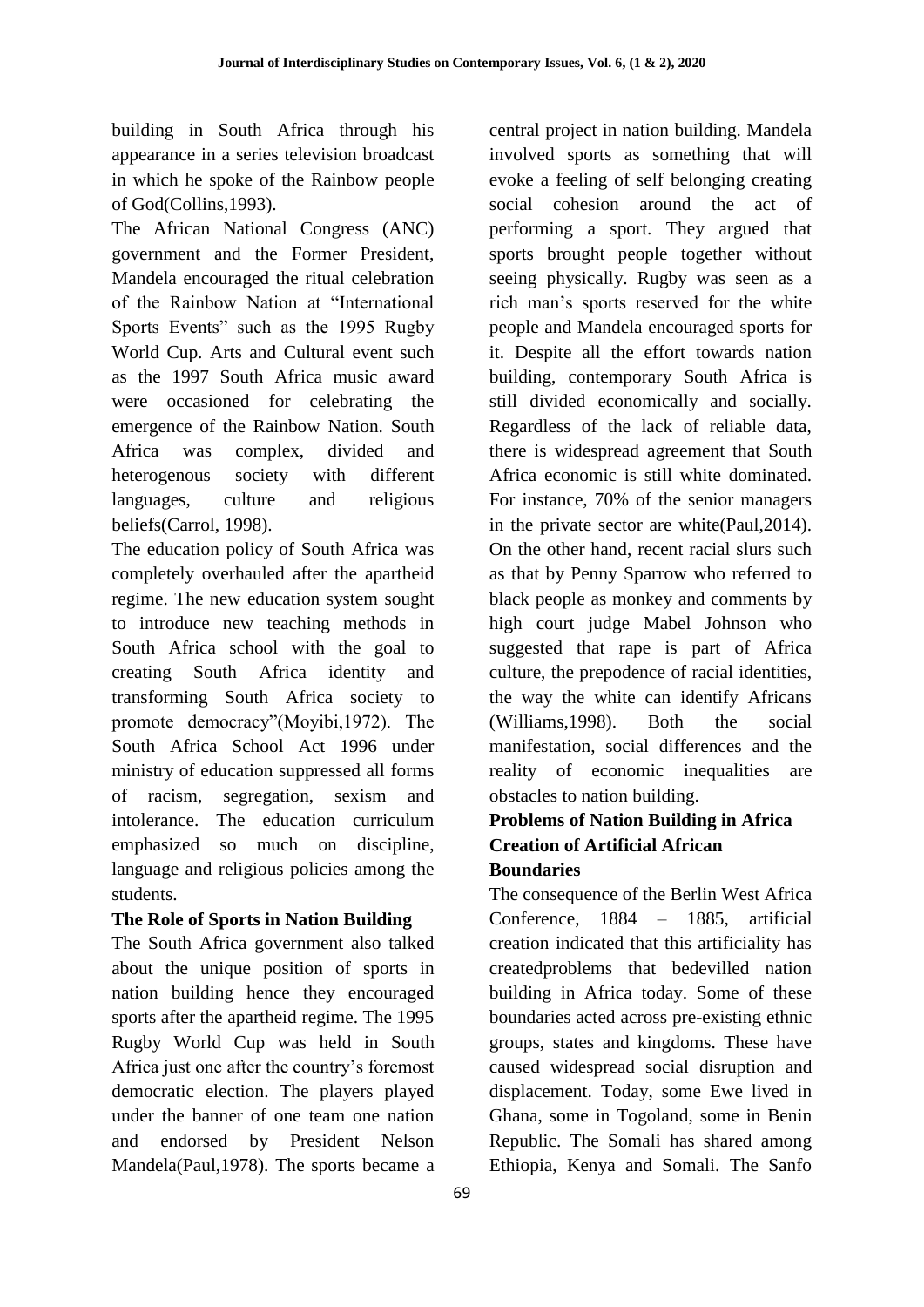are found in Mali, Cote d"vour and Burkina Faso(Laiton,2004) The example are in multiples. The consequence of this situation to include dispute that have plague the relationship between some independent states such as those between Sudan and Uganda, between Somali and Ethiopia, Kenya and Somali; Ghana and Togo, between Nigeria and Cameroun particular over the Bakassi Penninsula (Adedeji,1999).

There was also the factor of France political and economic strong hold on her former colonies in particular the 1961 bilateral agreement between France and former colonies was to retains close military economic and cultural ties.(Adedeji,1999). The aims of France was to inhibit the growth and stability of ECOWAS as a sub region economic integration. This Franca -phone dichotomy was a divisive tendency that contributes to territorial disputes, border skirmishes, unguarded border post, patrol smuggling, the menace of refugees and illegal aliens in Nigeria. The case of Cameroun was more illustrative than that of other Francophone states. It was our findings that because of the artificiality and arbitrary nature of these boundaries, each of the African states was made up of people of diverse cultural backgrounds, tradition of origin and language that pose the problem of nation building in most of African States (Brycesion,2004).

## **Political Instabilty**

Political Instability or Military rule: The frequent military interventions into politics in African states have affected nation building in Africa because an average military government is authoritarian. In the period between 1960 and 1993, there were over 60 coup dedats and not less than 20 continent.(Deutsch, 2012).As at 1994, there were at least 12 internecine wars in Africa while there are 18 million internally displaced persons. This is not all. There have been several inter- state conflicts in the continent. There have been armed conflicts or armed clashes between Ghana and Togo, Somalia and Ethiopia, Morroco and Algeria, Benin and Nigeria, Cameroon and Nigeria, Kenya and Uganda and more(Huntangton,2015)). This murderous proliferation of intra –state conflict" has resulted in the death of millions, millions of refugees or displaced person and million more have been marginalised by repressive policy and practices. Reasonable economic activities cannot takes place under this circumstances as described above. Investors generally prefer where there is peace and political stability. All the above issues are great obstacles to nation building in African continent. It is difficult to discuss internal African problems without coming to face to face with external ones. Much of the political crises or armed conflict have been externally motivated and funded. Events in the Congo, which culminated in the cool – blooded of Patrice Lumumba, the overthrow of Kwame Nkrumah, Milton Obote and others were externally engineered (Bullers,2006). On the civil war in Angola, Mozambique, Somalia continuation of the proxy wars instigated and largely financed by the superpowers(Meredith,2005) .The end of the cold war cannot simultaneously heal the wounds inflicted in the fratricidal wars. Even the civil wars in Ethiopia, Eritrea and Somalia are least in part carried over from the West Cold war conflicts. From the

full fledged civil wars in the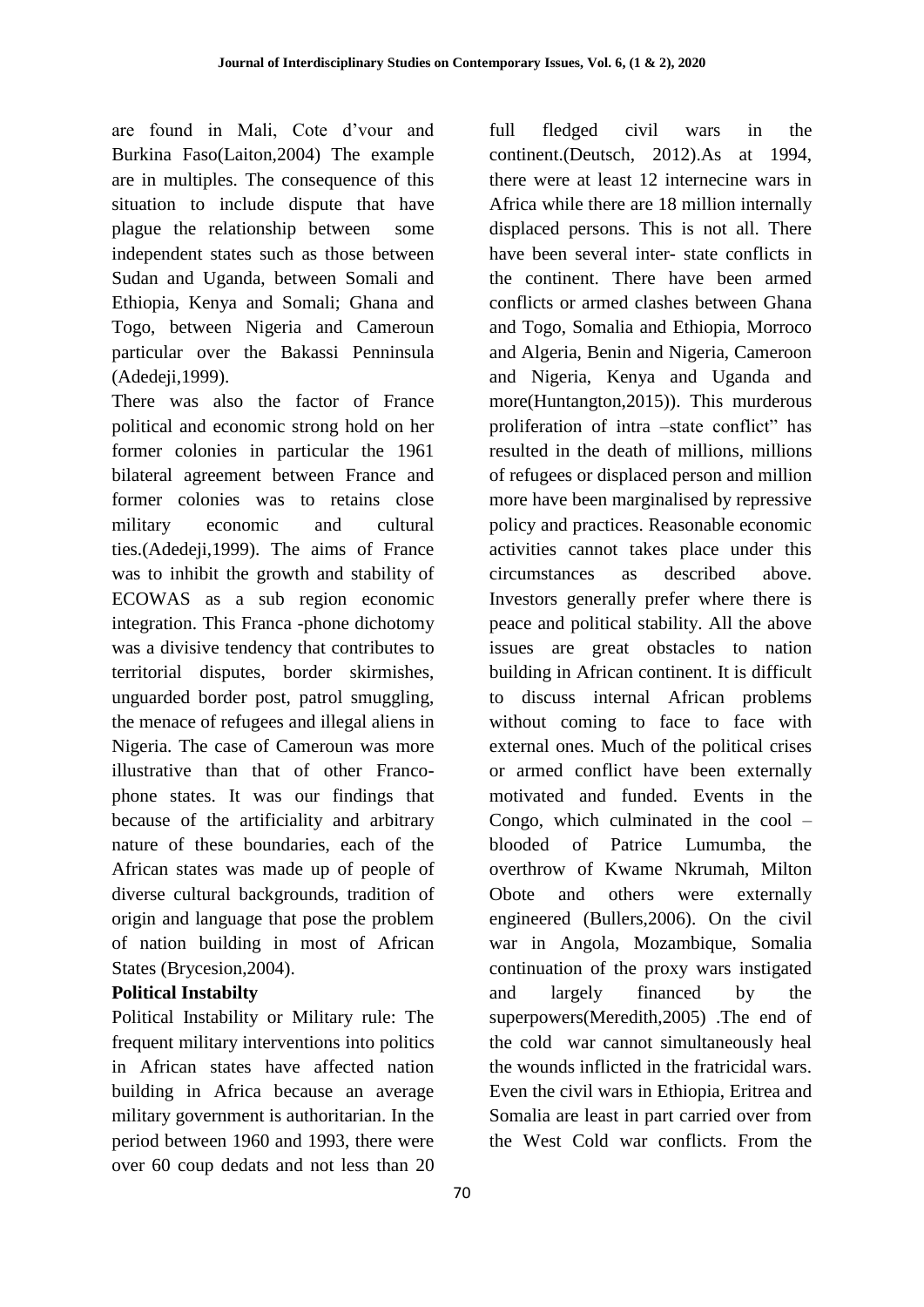cases cited ,they are major problems facing nation building in Africa.

#### **Leadership Problem and Corruption**

On the  $9<sup>th</sup>$  July 2011, the world celebrated the ushering of a nascent state, the Republic of South Sudan. Many commentators argued that "South Sudan" was destined to fail. It is fitting to recall former President of Kenya, Mzee Jomo Kenyatta"s take on Kenya independence as "Not Yet Uhuru" loosely translated as Not Yet Independence, in 1963(Ngonyani,1994). Leadership problem is one of the major problems facing Africa in nation building. Many African leaders did not see themselves as servant to the people but as an opportunity of looting the treasury of the state. With this lack of direction, African elites found a vacuum in mismanaging the new republics. Poor governance and corruption becomes a common practice in Africa. The political elites turned blind eye to the rule of law and in lieu usurped the wealth of the nation. The Politicians felt the only entitlement for liberating their country from the hand of colonial masters runs from wealth and power accumulation, disrespect to institutionalism and daylight robbery of Africa wealth. For instance, in Nigeria, the military under General Ibrahim Babangida looted \$12.4billion gulf war windfall of 1991 simply disappeared from the Central Bank of Nigeria(Philipson,1992). According to Rapley, Mobutu Sese Seko of Zaire, Daniel Arap MOI of Kenya , the junta that runs Nigeria all created kleptocracies that siphoned the resources from the crumbling infrastructures and instilled an ethos of corruption(Mazrui, 1976). Andrew also observed that Third World Dictators like Ferdinand Marcos of Phillippe and

Mobutu Sese Seko of the Congo were the ones who kept alive Swiss banking industries with confidential account(2013:78)

Every elites in the Africa becomes ""thief of state" to paraphrase Sarah Andrew's seminar work titled"Thieves of State"(Moyibi,1972). Critical institution that could have united African States for nation building were struck by nepotism, ethnic allegiance, and incompetency in delivering services to African people.Finding employment in the public service is marred by favouritism. Instead of employing individuals on merits, the "fish big" wade through, a platoral of relatives and friends that they appoint public service jobs. These individuals most of whom have no credible qualifications and experiences are responsible for the poor service of the country, making the public service too deformed to be reformed (Paul, 2017). A basic and higher education that could have deepened the unity of Africa was crippled by lack of financial resources. It is also limited funds that have hindered the ministry of culture, Youth and Sport which could have provided bridge to the inter-ethnic animosities through annual cultural festivals and sports.

## **Religious Problems**

Religious manipulations are some of the problems affecting nation building. There are two major dominant religious groups in Africa, (Christians and Muslims) and with some variants. There are others that do not belong to either of these two groups. The sharp divisions in the beliefs of people in these two groups have affected so many ways the issues of national unity. People think and act according to their religious principles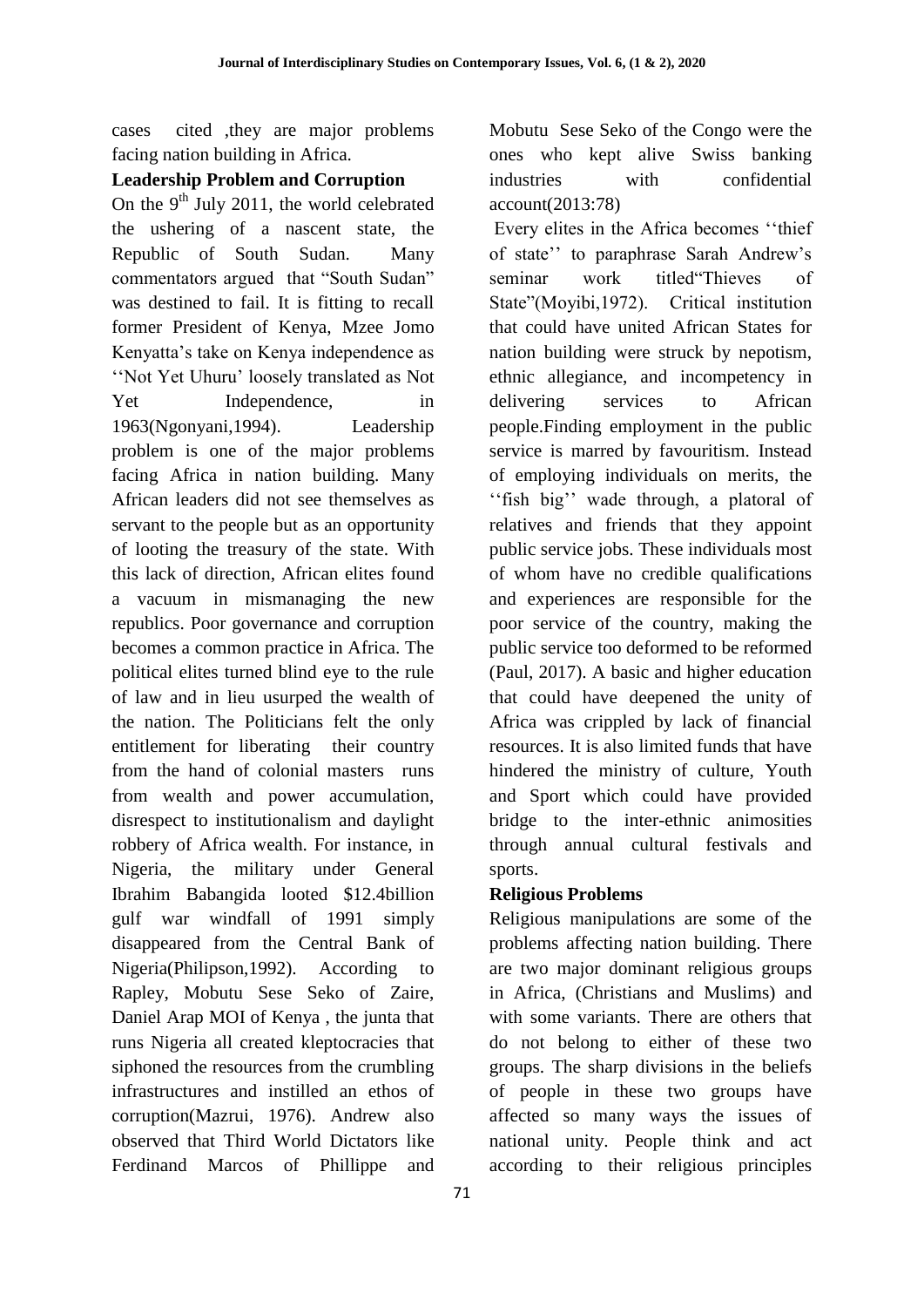against the state. Loyalty is ultimately to their religion groups and not the centre (Williams,1998).In an attempt to establish firm grounds, the two religions usually clash due to their opposing doctrines. Attempts to interpret the various doctrines of the two dominant religions often end in religious riots. These riots usually claim many religious lives especially in the north where Islam is fully established. Religion crisis is a problem to nation building in Africa because people lost their lives, properties destroyed and others.

## **Neo-Colonialism**

Neo- colonialism is the controlling influence of the formal colonial masters on their colonies after independence in all ramifications. The control involves economics, social and political aspects of the entire states. Such influence affects the ability and willingness of the states to fully develop their society at their own pace. Therefore, because of the influence of excolonial masters, most African states find it difficult to achieve any meaningful economic development and not been able to integrate the social cleaveges abound in the society.

## **Problem of Ethnicity**

Ethnic conflicts have afflicted many African countries before and after the achievement of independence. This indeed is a problem every African country should examine with view of coming up with permanent solution. David Laung points out that AU (Africa Union) encouraged and indirectly contributed to bloodshed in Africa by remaining silent when atrocities are committed in some countries in Africa in the name of non-interference in the internal affairs of individual countries.(2011)) In 1994 over 800,000 death occurred in Rwanda due to ethnic conflict (Campbell,2006).

The Africa Union may need to form special committee or force that will deal with human rights record of all Africa countries to avoid a situation whereby the human right are violated during ethnic tension and conflicts. Africa is a land of diverse culture with difference ethnic communities each with its own specific language or dialect(Lake,1996). It is therefore not easy for these groups to live together in harmony when they do not respect each other cultural values. This gives the leaders a big challenge of maintaining peace among the diverse ethnic communities.

The leaders need to know that peace can be maintained only when they apply the law equally among all the groups and when they distribute the available resources equally. David lamb observes that it is hard to explain Africa situation because of the fact that there is a continent where hundreds of thousand of people have been killed for other reason than they belong to the wrong party $(1977)$ . It is therefore recommended everything humanly possible need to be done to bring to an end the ethnic tensions and conflict in Africa. This may be realized where all of us endeavour to promote peace from whatever situation we find ourselves is an important element for social solidarity. Hall Johnson pointed out that regional ethnic conflicts or civil wars presented the African Union with many problems (2011).A major obstacle to development of nationhood is the diversity of ideologies and political argumentation of many ethnic groups. These varied positively as factors that contribute to the environment of the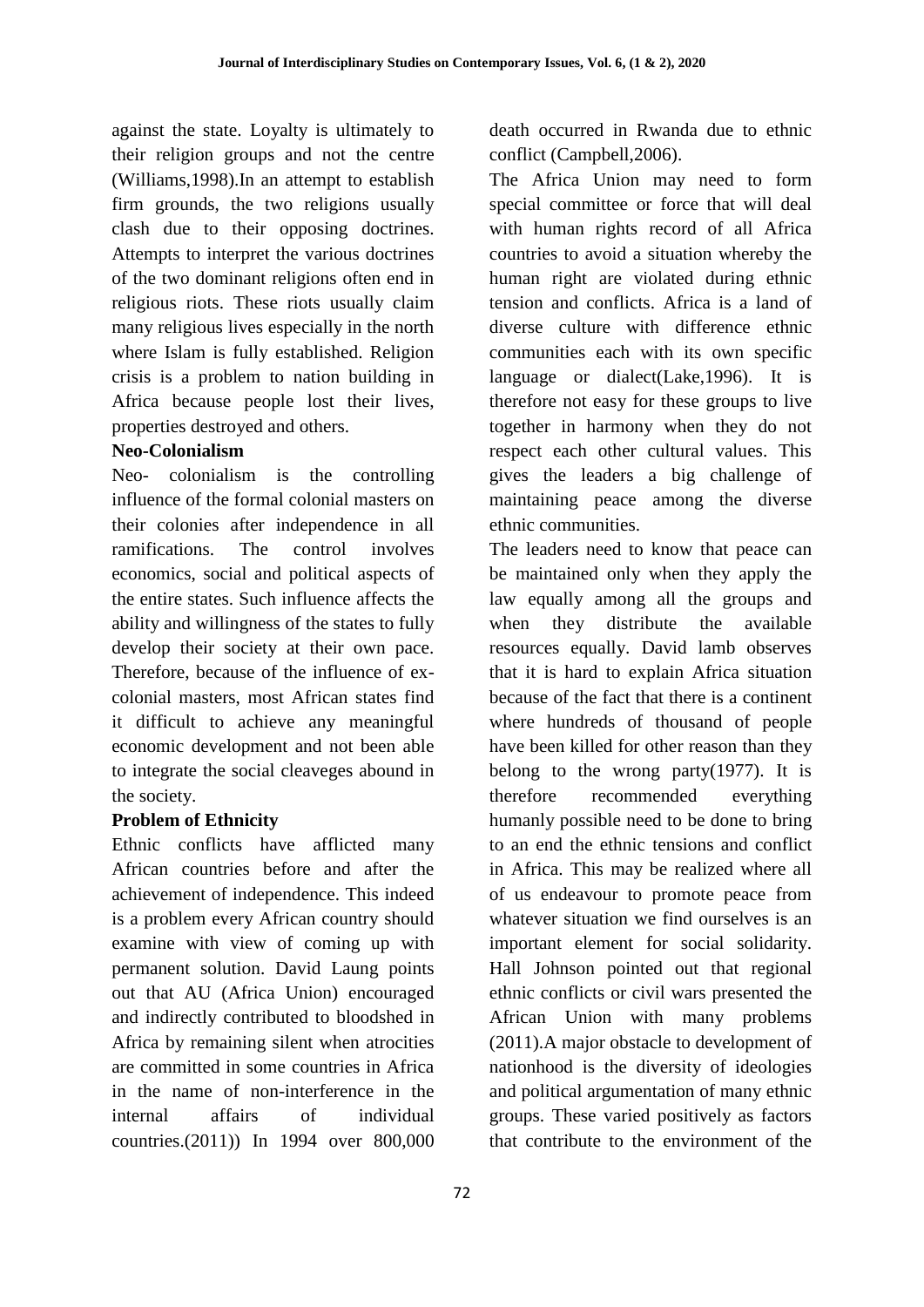entire nation if they have to be transformed into force of nation building.

## **Problem of Illiteracy**

The majority of Africans are illiterates and most of them live in rural areas. This is great challenges for the growth of nation. Also most of Africans, especially those living in Villages did not have access to the mass media like televisions and newspapers, therefore, they are less aware of what is happening in the country and the world at large. Furthermore, they do not command civic education because of their low level of education. All these act as an obstacle for implementation of nation building in Africa since they are most easily tricked and they cannot make firm decisions or held leaders accountable or be aware of their rights and responsibilities.

Others challenges include, lack of transparency and accountability by the government officials, different ideologies of political parties, corruption and bribery during general elections. These are obstacle to nation building in Africa.

# **Recommendations:**

The way forward for Africa can be as

- 1. Faithful implementation of the Fundamental objective Principles of state policy as enshrined in Nigeria constitution.
- 2. Faithful obedience to the duties, obligations and rights of citizenship.
- 3. Adoption of a national ideology where the interest of the masses are given priority rather those of the few. This involves the adoption of economic policies that guarantee a certain level of security to the masses
- 4. Distribution of national resources in a fair, just and equitable manner
- 5. The elimination of discrimination, statism and religious fanaticism.
- 6. Abandonment of the retrogressive method of implementing the federal character principles
- 7. Behaviour modification by African leaders. Leaders should see public office as opportunity to serve but not to steal. We should collectively dishonour ill-gotten wealth and reject such people as leaders.
- 8. Adoption of multiparty system that provides the people alternatives choice of candidates.

## **Conclusion**

One may conclude that nation building in Africa involves a lot of processes. It is not only peculiar to Africa alone but the whole world. The paper defined what is a nation and nation building? It also looked at reasons of nation building. The papers also take three countries in Africa as case studies e.g Tanzania, Kenya and South Africa. The papers examined various efforts made by African leaders to reach nationhood and problems confronting them including recommendations.

## **References**

Ani, K.J.(2005). *Politics About failed state in Nigeria: Dialectics on the value of History to Nation challenges 1960- 2010*. London: First Book Publishing.

Adedeji, S.O (1992) The challenges of Unity in a Heterogeneous society: The case of Nigerian Development Studies Review, Vol 1.No 1.

Almound James (2005) *The Ethnic Question: Conflicts, Development and Human Rights.* Tokyo: United Nations University Press.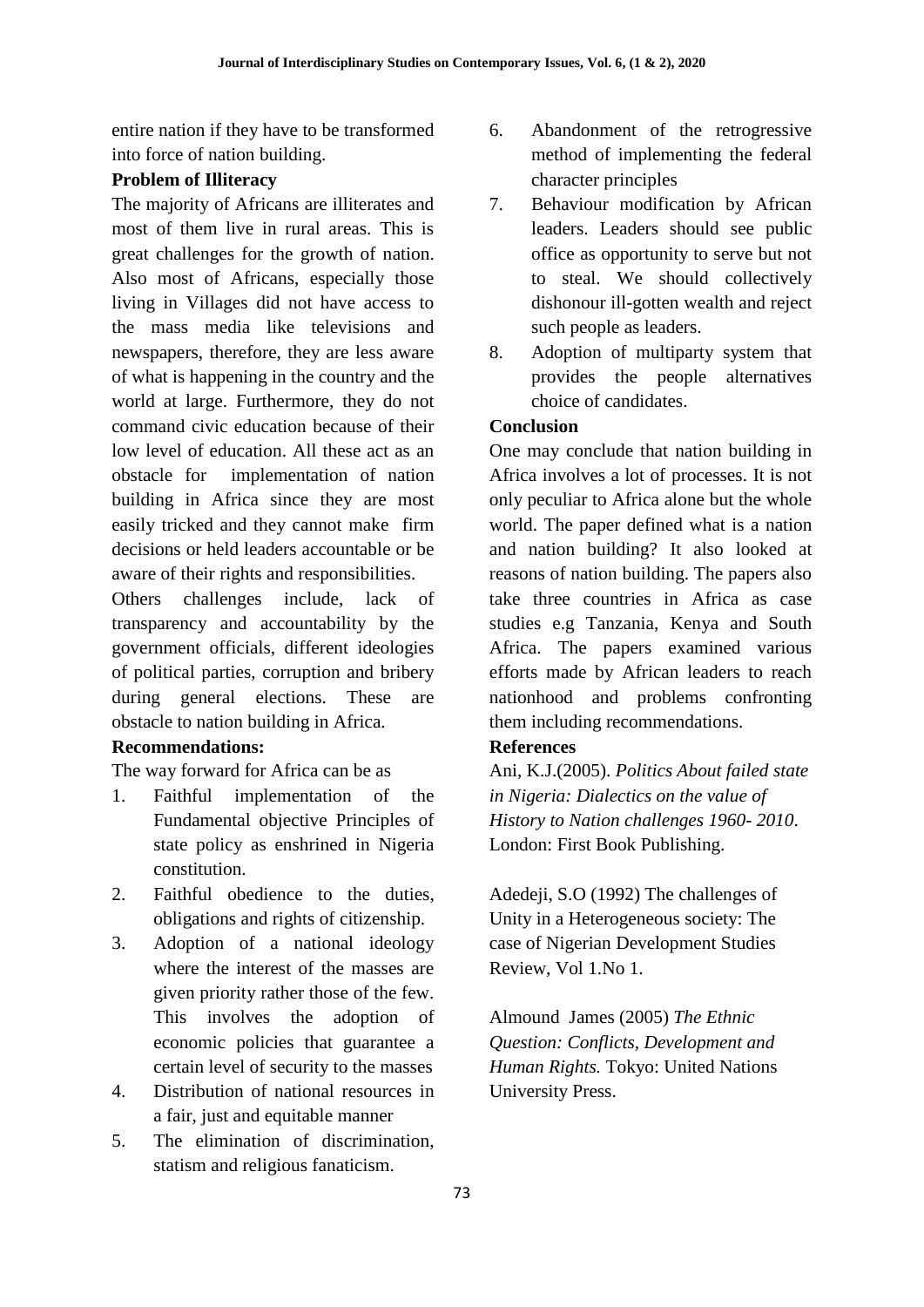.

Abakan, Andrew (2015) *Ethnic Groups in Conflict*. Berkeley: University of Califonia Press.

Andrew, S. (2013)"Ethnic Conflicts in Nigeria: Causes, Nature and Solution"Unpublished Essay Submited to the National Institute for policy and Strategic Studies Kuru in partial Fulfilment for the Senior Executive Course Programme.

Bryceson, L. (2001), *Nigeriann Parties : Power in an Emergent African Nation*. Princceton: University of Princeton Press Ltd

Buller, V.O (2000) *Soldier and State in Kenya*. Warri : Akpotu Publishers.

Canmer, V. (1962) *Blood and Belonging: Journeys into the New Nationalism.* London: BBC Books.

Campell, S. (2006) *Ethnic Difference and the Vicissitude of a Nation State*. Benin city: Odudu Publishers.

Carrol, U. (1998) *The Challenges of Nation Building: The case of Tanzania*. London: Oxford University Press ltd,

Collins, J(2020) *Structural Adjustment Agrarian Changes and Rural Ethnicity in Nigeria*, London:The Nordic Africa Institute

Donald, B (2006) *Nations, Nation Building and Cultural Intervention.* Ibadan: Ibadan University Press Ltd.

Davidson, A. (2004) *Africa's Two Publics Colonialism and Governmentality,* Warri: Akpotu Press.

Deutsch, V. (2012) *Religious conflict in Northern Nigeria and Nation building*; Sokoto : Human Rights Monitors.

David, L. (2011) *Ethnic Conflict in Nigeria*, Ibadan:Ibadan University Press Ltd.

Gambari, I.A (2010) "The Cahallenges of Nation Building" The case of Nigeria First year Anniversary lecture, Mustapha Akanbi"s Foundation Abuja.

Green, L (2008) *Ethnic Politics in Gambia,* Enugu; Fourth Dimension publics

Gabriel, S. (2005) *Nigeria: Danmine on the brunk*. Ibadan: Bookcraft publishers.

Haries, L (1987) *Ethnic Groups in Conflict*. Barkeley; University of California Press.

Huntangton, S. (200*2) Federal Character and Federalism in Ghana,* London: Heinemann. Groups Ltd

Lake,V. (1996), *The Shadow of Religion on the Sierra Leone* . London: Oxford University Press Ltd

Laiton,Y(2000) *The Politics of Social Responbility*, Lagos:Sovereign Prints Nigeria Ltd,

Maduagwu, S. (1975) The Transition Programme and the malanga the 0f 197*9*